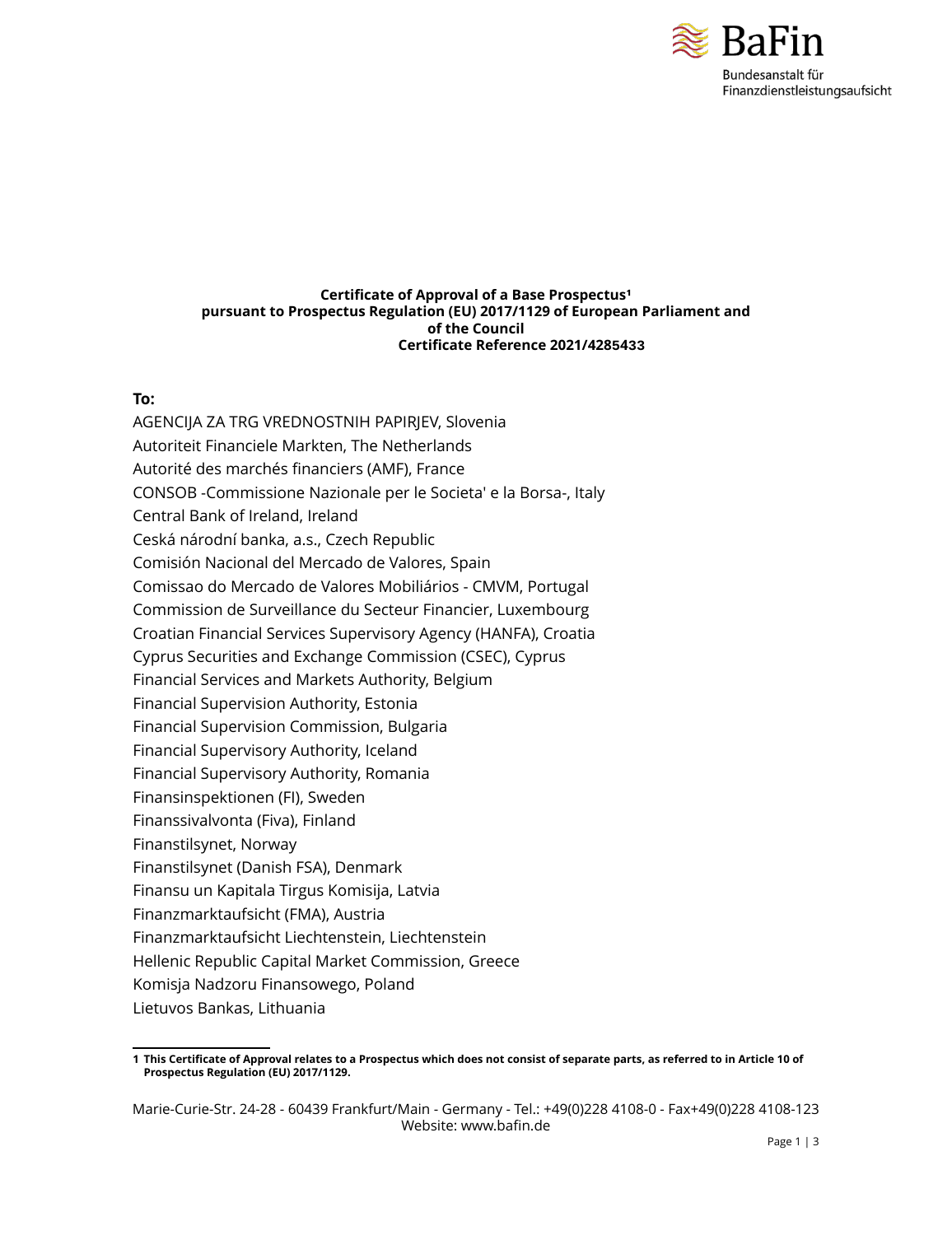

Magyar Nemzeti Bank, Hungary Malta Financial Services Authority (MFSA), Malta Národná banka Slovenska, Slovakia

### **From:**

### **Bundesanstalt für Finanzdienstleistungsaufsicht (BaFin)**

Federal Financial Supervisory Authority, Germany

We hereby certify that the Base Prospectus detailed below has been drawn up pursuant to Prospectus Regulation (EU) 2017/1129 of the European Parliament and of the Council and was approved by us on 2021-10-18.

**Name of Issuer(s):** Bitpanda Issuance GmbH

**LEI:** 98450091EDBK0A7DA884

**Registered Office(s):** Berlin

### **Type of Securities (if applicable):**

Programme for the issuance of Bonds secured by Crypto-Assets [Prospectus Identifier: 38199988]

### **References to the annexes of Regulation EC 809/2004 according to which the prospectus was drawn up:**

Annex 6, Annex 14, Annex 15, Annex 17, Annex 21, Annex 22, Annex 28

**Name of the Guarantor(s) (if any):**

n.a.

# **We have authorised, in accordance with Article 18 of Prospectus Regulation (EU) 2017/1129, the omission of the information required under the above mentioned Annex/Annexes on the following grounds:**

Marie-Curie-Str. 24-28 - 60439 Frankfurt/Main - Germany - Tel.: +49(0)228 4108-0 - Fax+49(0)228 4108-123 Website: www.bafin.de